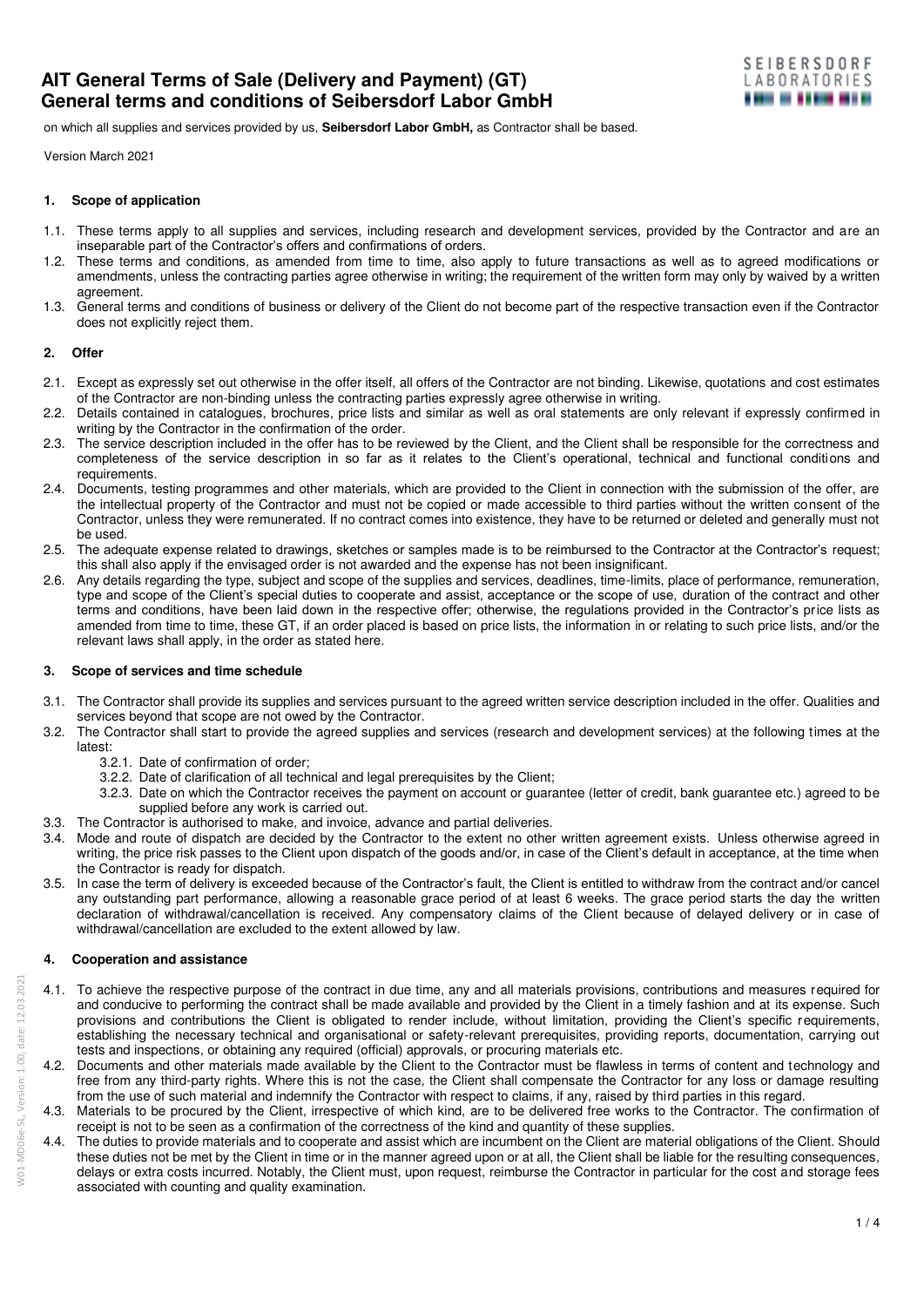4.5. The Client shall examine each provided service for defects without delay and complain immediately about any identified defects. Notice of visible or obvious defects must be given at once.

## **5. Prices/Terms of payment/Retention of title**

- 5.1. As a rule, prices set out in offers of the Contractor are fixed prices "ex works" (EXW Seibersdorf 2444) unless the contracting parties expressly agree otherwise in writing.
- 5.2. All invoiced amounts shall be plus statutory value added tax.
- 5.3. Appropriate travel costs, travel time and expenses as documented, packaging, insurance or freight shall be reimbursed additionally.
- 5.4. Price offers will be binding the moment that the Contractor has confirmed them in writing indicating the scope of supply. Any supplies or services exceeding such scope of supply may be invoiced by the Contractor separately.
- 5.5. In particular, the Contractor is entitled to invoice additional costs for delay in delivery not caused by the Contractor, e.g. costs due to incurred storage fees or to the clarification of quality/technical or legal prerequisites for the supply or because of extra hours, night or Sunday work requested by the Client etc.
- 5.6. Payments are due within 14 days of invoicing. Unless stipulated otherwise in writing, 40 per cent of the price is due upon receipt of the confirmation of the order, 30 per cent at the halftime of the delivery period and the remaining 30 per cent at delivery. The payment term for the entire invoice is 14 days from the invoice date without deductions.
- 5.7. In case of partial invoicing the relevant partial amounts are due upon receipt of the respective invoice. This also applies to amounts invoiced in addition to the original contractual amount because of subsequent supplies or other agreements, irrespective of the terms of payment agreed for the main performance.
- 5.8. In case of default in payment, the Contractor is entitled to charge default interest in the statutory amount, as well as reminder fees in the amount of EUR 10.00 (for the 2nd reminder) and EUR 40.00 (for the 3rd reminder); it shall be up to the Contractor to assert or raise any further rights or claims.
- 5.9. The Client shall have a right of set-off or retention vis-à-vis the Contractor only because of claims which are undisputed or have been adjudicated on with final legal effect and if the Client's counterclaim is based on the same contractual relationship.
- 5.10. Expressly granted rebates, discounts or bonuses depend on the complete payment being made in due time.
- 5.11. The Contractor reserves all rights in the work and services subject to the contract until its receivables under the respective offer have been settled in full.

### **6. Delivery and acceptance**

- 6.1. The Contractor shall have the right at any time to submit supplies or services, or partial deliveries/part performance suitable for acceptance procedures, for acceptance.
- 6.2. Partial deliveries/part performance suitable for acceptance procedures shall include, but not be limited to, self-contained work packages for providing the supplies or services specified in the offer or in any other contractual document. Irrespective of the foregoing, certain acceptance procedures or partial acceptance procedures for services may also be set out in the offer.
- 6.3. After readiness for acceptance has been declared by the Contractor, the Client shall carry out acceptance procedures without delay; otherwise, the performance provided by the Contractor shall be deemed properly provided and accepted. If no, or only insignificant, defects are identified during the acceptance procedures, acceptance shall be deemed completed. The same shall apply in any case if the affected work or service subject to the contract is used in live operations of the Client.
- 6.4. Profit and risk pass to Client the moment the object to be supplied leaves the Contractor's work premises or storehouse or is stored for the purposes of Clause 6.5 of these conditions. This is independent from the payment conditions agreed for the supply or service.
- 6.5. If it is agreed that the goods are to be called by the Client during a certain period, the Contractor is entitled to withdraw from the contract completely or in part in case of delayed calling, without having to grant a grace period. In any case, however, the Contractor is entitled to invoice storage fees for the duration of the time exceeded and may regard the goods to have been called one year after the placing of the order. As a consequence of default in acceptance, the Contractor is entitled to demand the performance owed by the Client in such case.

#### **7. Confidentiality and data protection**

- 7.1. The contracting parties agree that any and all confidential information, be it oral or in writing, received because of the order, and including, without limitation, trade and business secrets, intellectual property rights, know-how as well as other information of a technical or commercial nature shall not be made accessible to third parties. This non-disclosure obligation shall remain in effect also after the termination or completion of the order, for a further five (5) years.
- 7.2. The obligation of confidentiality under Clause 7.1 does not apply to information having been disclosed to the other contracting party by an authorised third party or having been worked out autonomously by an employee who was not aware of the communicated information. Third parties within the meaning of this regulation do not include subcontractors of the Contractor that were commissioned to provide part performance under the order and were obligated to keep information secret.
- 7.3. Both contracting parties shall adhere to the provisions of the General Data Protection Regulation (Regulation 2016/679/EU) and of the Austrian Data Protection Act (Datenschutzgesetz) as currently valid. All the data entrusted to the Contractor by the Client shall be used by the Contractor only to carry out the respective order awarded to it by the Client as well as to comply with statutory obligations. If the Contractor uses the services of subcontractors, the Contractor shall do so only in the extent permitted by law and provide data to the subcontractor only in so far as this is required for the subcontract.
- 7.4. The data of the Client (company register data, postal address, telephone and fax number as well as other addressing details required as a result of modern communication technology, locations, contact persons, goods ordered, delivery quantities) collected in connection with the transaction in question will, on principle, be processed electronically only for purposes relating to the handling of the contract, in particular, for administrative and billing purposes. For technical reasons, it may be necessary to store these data on a server of a different group company or of a service provider. Further information pursuant to Articles 13 and 14 GDPR is available at [https://www.seibersdorf](https://www.seibersdorf-laboratories.at/en/company-info/data-protection)[laboratories.at/en/company-info/data-protection](https://www.seibersdorf-laboratories.at/en/company-info/data-protection).
- 7.5. If personal data are processed in the course of carrying out the purchase order, the data processing agreement available at [http://www.ait.ac.at/fileadmin/cmc/downloads/AGBs/ADV\\_en.pdf](http://www.ait.ac.at/fileadmin/cmc/downloads/AGBs/ADV_en.pdf) applies. Further information on how the Contractor handles personal data is available at<https://www.seibersdorf-laboratories.at/en/company-info/data-protection>.

# **8. Intellectual property rights**

8.1. After completion, the intellectual property rights contained in the results of the execution of the order are made available to the Client in the form of a non-exclusive license, or license to use the work (Werknutzungsbewilligung), for use in the field of use covered by the offer.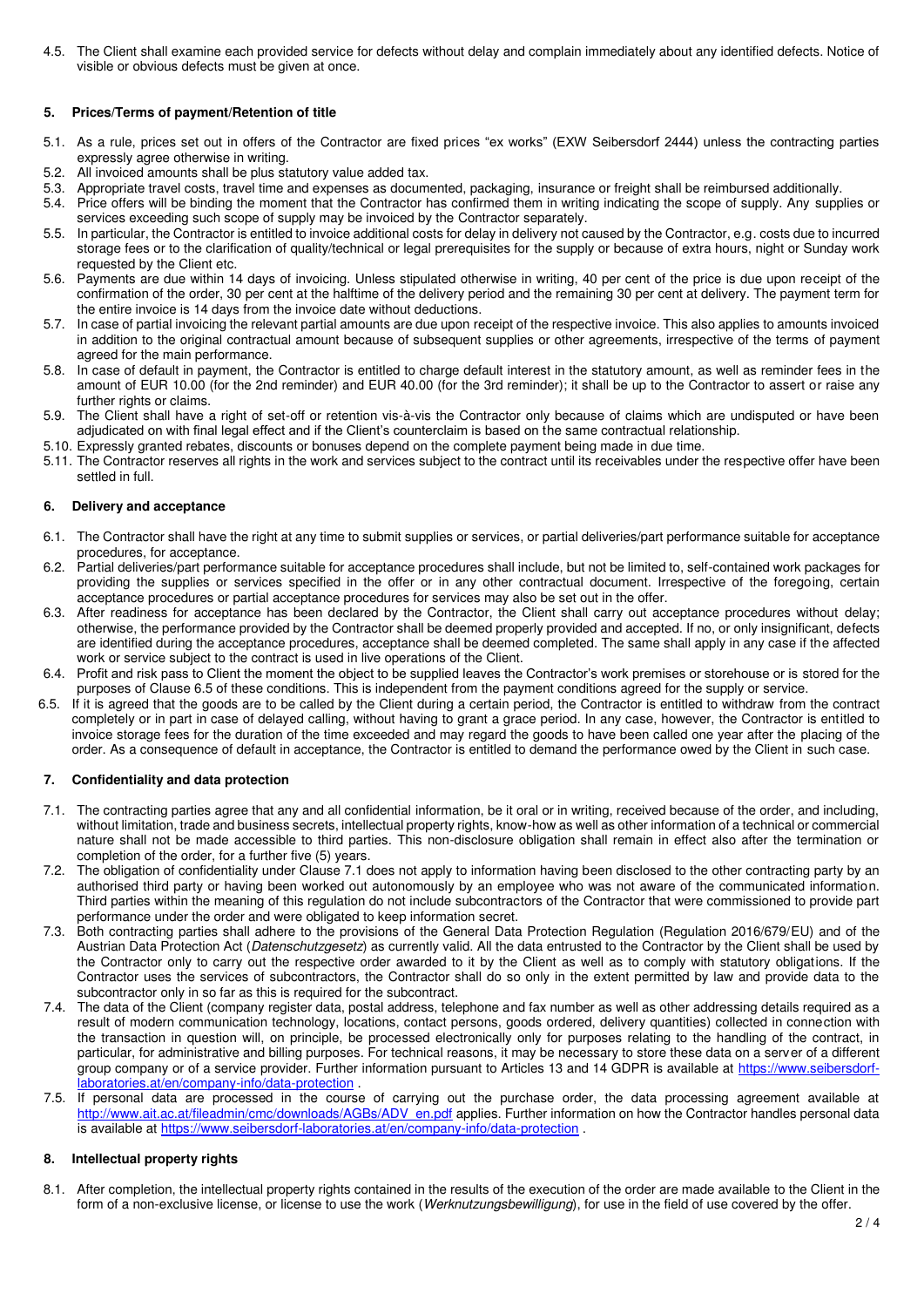- 8.2. Irrespective of the provision of 8.1, the Contractor reserves the right to use the results of the execution of the order for research and teaching.
- 8.3. Where the Contractor contributes existing intellectual property rights including know-how and the respective protective rights applied for and granted, all these shall remain the property of the Contractor even if used to carry out an order. If these intellectual property rights are necessary for the Client to exploit its transferred results, the Client shall receive for them a simple, non-exclusive right of use, not limited in time, exclusively for the purpose of using the order results and in so far as this is not inconsistent with any other obligation on the part of the Contractor.
- 8.4. Special additional provisions for orders relating to software:
	- 8.4.1. Unless otherwise agreed, the source code produced in the course of software development remains the property of the Contractor, and the Client is granted a license to use the object code.
	- 8.4.2. Editing or changing the software is permitted only in mandatory cases provided for by law for the purpose of error correction or establishing interoperability with other computer programmes. The Contractor has to be informed of this promptly.
	- 8.4.3. Reverse translating the object code into source code and/or reverse engineering and decompilation are generally not permitted, except in cases where this is necessary to establish interoperability or to ensure error correction and this is not done by the Contractor. In addition, section 40e of the Austrian Copyright Act (Urheberrechtsgesetz, UrhG) applies.
	- 8.4.4. The Client may reproduce the contract software only in so far as this is necessary for the intended use and exploitation of the software. However, the Client has the right to make back-up copies of the contract software. Back-up copies have to be clearly marked as such.
	- 8.4.5. The Client is not entitled to reproduce or hand over to third parties the user documentation or any parts thereof.
	- 8.4.6. In so far as the Client is permitted to replace hardware, the Client undertakes to fully and irrecoverably remove the contract software from the replaced equipment.
	- 8.4.7. The Client shall keep copies of the contract software in safe custody.
	- 8.4.8. If the Client, for instance in the course of maintenance or subsequent improvement, receives software replacing software provided earlier, the Client's powers of use and the right of transfer relating to the earlier software now being replaced shall expire as soon as the Client productively uses the new software.
	- 8.4.9. Any use, or transfer to third parties, of the software going beyond the provisions of these GT or the offer requires the written consent of the Contractor. If the software is used without such consent, the Contractor may withdraw the Client's rights of use at any time. Regardless of the withdrawal of the rights of use, the Contractor reserves the right to assert a right to compensation.

#### **9. Liability, warranty and withdrawal/cancellation**

- 9.1. To the extent not otherwise provided in these GT, the Contractor's liability is in all cases limited to such loss or damage as has been caused exclusively by the Contractor. Any liability beyond such amount, including, without limitation, for consequential loss or damage caused by a defect, for loss of profit, or for loss or damage arising from third-party claims and for loss or damage of recorded data shall be excluded. The Contractor's liability shall also be excluded if modifications of and/or amendments to the agreed performance are made by the Client or a third party without demonstrably having obtained the Contractor's consent.
- 9.2. The Contractor shall not be liable for slight negligence, with personal injuries being excepted.
- 9.3. Furthermore, the liability shall be limited at the price stated in the order for supplies or services.
- 9.4. The aforementioned exclusions and limitations of liability shall also apply to the liability of the directors and officers, employees and vicarious agents of the Contractor and to their personal liability.
- 9.5. If the performance owed by the Contractor as agreed based on an explicit written commitment consists in the production or supply of a work, the relevant provisions of the Austrian Civil Code (Allgemeines Bürgerliches Gesetzbuch, ABGB) regulating cases of defects shall apply only subject to the following paragraphs.
- 9.6. The Contractor's warranty extends exclusively to those defects that existed already at the time of handover or acceptance of the performance. Proof of defects existing at that time must be provided by the Client.
- 9.7. Deficient performance on the part of the Contractor has to be reported by the Client without delay and in a comprehensible manner in written form, providing relevant information for the detection of errors. Any rectification of errors requires that the defect has been reported in writing and is reproducible in the case of software.
- 9.8. The Contractor shall eliminate defects under warranty that have been reported by the Client in written form by providing improvement. If the Contractor's efforts at improving the defective performance fail, the Client may claim a reduction of the purchase price or rescission of the contract, but only after the fruitless expiry of another reasonable grace period (of at least 30 days) given to the Contractor in writing.
- 9.9. Compensation for costs incurred due to the elimination of defects by the Client or third parties (substitute performance) shall be excluded.
- 9.10. The Contractor provides no warranty if notice of defects was not given without delay and in writing, if the defect was caused by incorrect or incomplete information received from the Client or by defects regarding the materials provision or cooperation and assistance made available by the Client, or if the Contractor's performance was changed by the Client or third parties without prior written consent having been obtained. Minor defects shall be disregarded. In addition, defects caused by overstress, negligent or improper treatment, use of inadequate operation materials by the Client or materials supplied by third parties, instructions of the Client or assembly work of third parties are excluded from the warranty. The Contractor, in particular, is not liable for damage caused by acts of third parties, atmospheric discharges, overvoltage and chemical influences. Parts subject to normal wear and tear are excluded from warranty.
- 9.11. If the Contractor eliminates defects for which it is not responsible, the Contractor may claim adequate remuneration; Clause 5 shall apply accordingly.
- 9.12. The warranty period is 24 months starting at the date of acceptance or partial acceptance; in case acceptance is refused by the Client without justification, the warranty period starts at the date readiness for acceptance is declared (6.1).
- 9.13. With regard to the defect itself, the Client can initially claim only improvement or replacement, also if a right to compensation is asserted; only if the prerequisites of price reduction or termination of the contract under these GT are met, the Client is entitled to claim the payment of monetary damages based on a right to compensation; Clause 9.2. applies also to such compensation claims.
- 9.14. Reporting defects does not release the Client from its payment obligation.
- 9.15. To carry out warranty work in the company of the Client, the Client has to make available to the Contractor the required auxiliary workers, materials and tools free of charge. The Client has to take all other necessary measures at its place to enable the warranty work to be carried out.
- 9.16. The Contractor shall be entitled to withdraw from the contract completely or in part in case the performance of the supply or the beginning or the continuation of the service become impossible for reasons for which the Client is responsible or are further delayed in spite of a grace period.
- 9.17. Events of force majeure affecting the Contractor or one of the Contractor's upstream suppliers entitle the Contractor to interrupt the supplies for the duration of the impediment and an adequate period of restarting or, corresponding to its effects, partially or completely withdraw from the contract. Events of force majeure are deemed to include, without limitation:
	- any operation of the forces of nature, like earthquakes, lightning, frost, storm, floods;